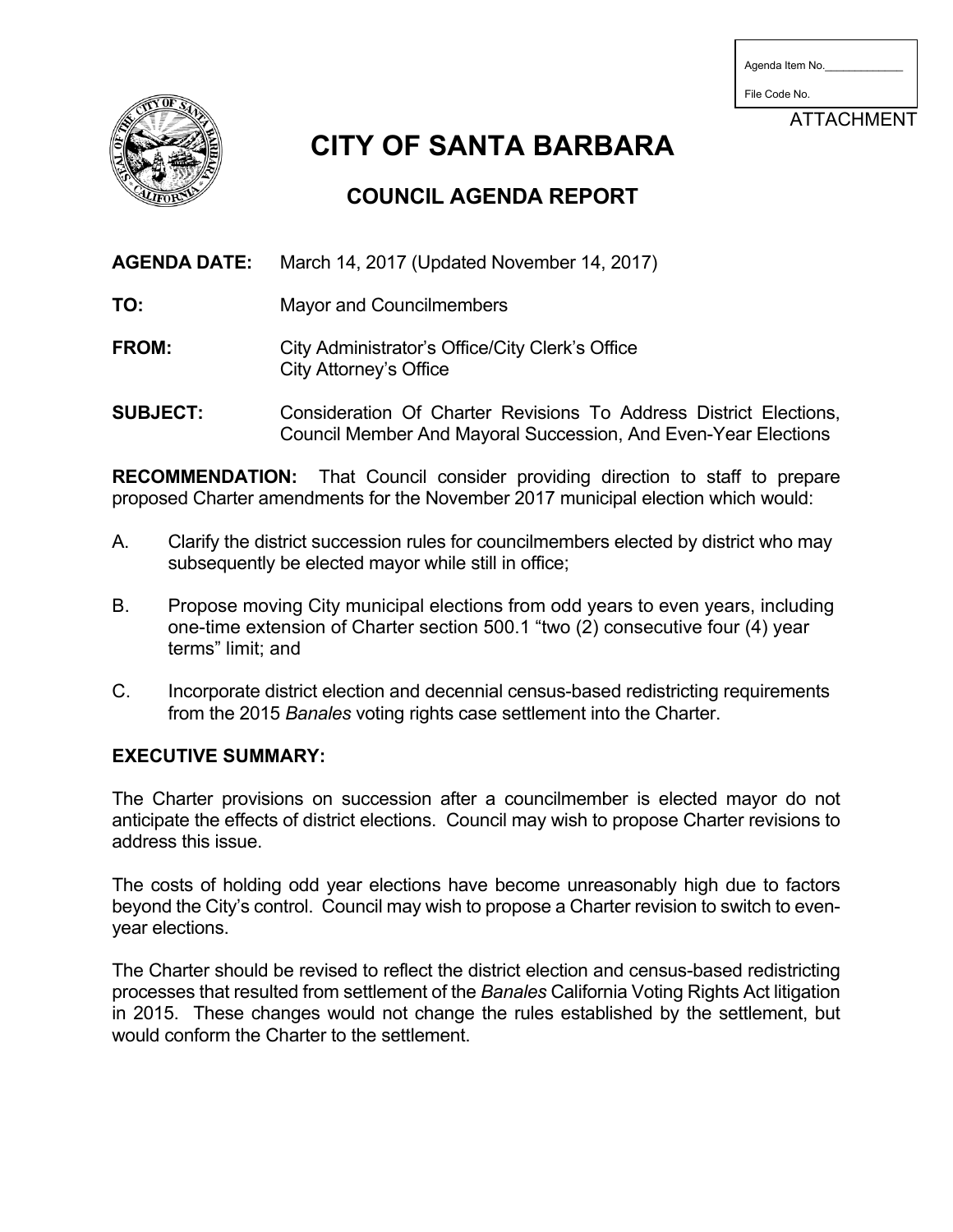# **DISCUSSION:**

At its December 14, 2016 public work session on "Confirmation of City Workload Areas of Focus," the City Council directed preparation of an issue paper on Charter revisions necessitated as a result of the City's 2015 settlement agreement that changed the City from at-large to by-district elections, including the process for succession in Council districts when a councilmember is elected mayor. In addition, in response to information from the City Administrator/City Clerk, the City Council directed the issue paper to include information on making a switch from odd-year to even-year elections due to the limited availability of odd-year election services since the enactment of SB 415.

## **A. District Succession Rules for Council Members Elected by District Who May Subsequently be Elected Mayor**

City Charter section 503 establishes the current rules for succession of councilmembers who are elected mayor. It was last amended in 1982. The first paragraph of section 503 obviously did not anticipate district elections. In essence, the Charter expresses a preference for appointment of the next highest vote getter to the Council after a councilmember is elected mayor, or if there is no next highest vote getter, any person may be appointed to fill the remainder of the term of the open council seat.

The first paragraph of section 503 now provides:

"Section 503. Vacancies.

A vacancy on the City Council, occurring as the result of the election of a member of the City Council to the office of Mayor, *shall be filled by appointment by the City Council, within thirty (30) days of the election, of the unelected candidate who received the highest number of votes for election to the City Council at said election.* Said person shall serve the remaining term of the City Councilmember who was elected to the office of Mayor."

The district elections problem arises because there would never be a qualified unelected candidate remaining after a mayoral election. This is best understood by imagining two different mayoral election scenarios.

## Scenario One: Mayoral Election Plus Three Council Districts

The mayoral election inevitably will be held at the same time as three of the council districts.<sup>1</sup> State law prohibits a candidate from filing nomination papers for more than one municipal office, therefore none of the three concurrently open districts could yield a

<sup>1</sup> Currently, the mayoral election is concurrent with Districts 4, 5 & 6.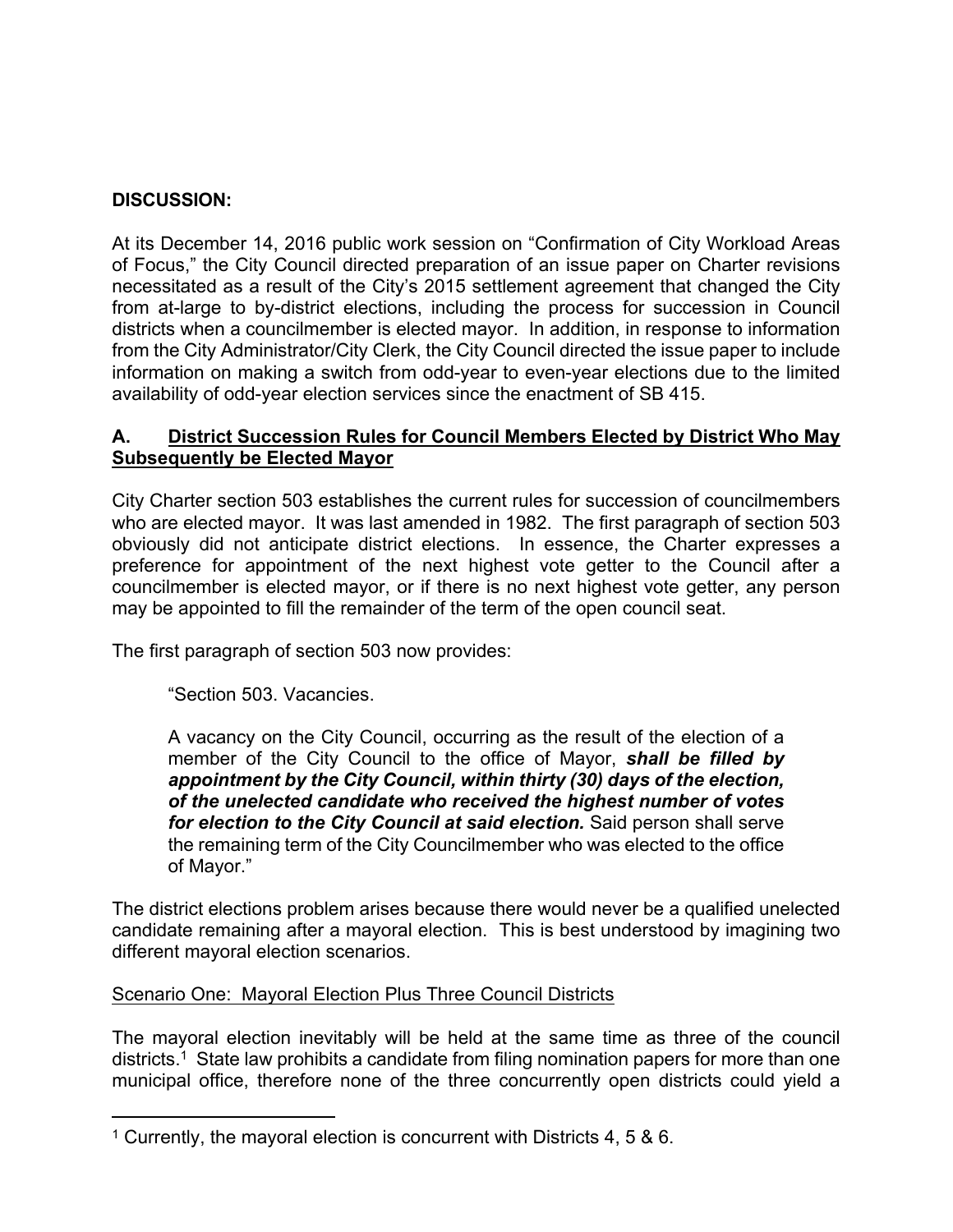mayor who had been a person who had sought to be a councilmember in one of the open districts.<sup>2</sup> There would be an open district seat if an incumbent councilmember (in a district where an election was occurring) chose to run for mayor, and that open seat would be filled by other nominated candidates, except in the unlikely event that no one ran for the open seat. In terms of Charter section 503, there could never be an unelected candidate who received the highest number of votes for election from any of the three concurrently open districts because there would never be a council vacancy created in a district by the mayoral election of a councilmember from that district. Likewise, if an incumbent councilmember from one of the other three districts not up for election ran for mayor, there would be no candidate from that district with the "highest number of votes at said election" because there would be no remaining candidate qualified by residency for the newly-vacant district.

# Scenario Two: Three Council Districts Only

In this scenario, the three council seats in the districts that are not synchronized with the mayoral election are up for election. The first paragraph of Charter section 503 would simply not apply because none of the three council seats could be elected mayor at that time. The incumbent mayor could run for one of the open district seats (if she resided in that district), but the first paragraph of section 503 does not apply.

## City Attorney Analysis of the Effect of the Existing Charter

As noted above, Charter section 503 did not anticipate councilmember succession to mayor in the context of district elections. However, for reasons discussed below, the City Attorney is of the opinion that section 503 could be applied to district election mayoral succession without a Charter revision. Nonetheless, there could be a small risk of legal challenge to the City Attorney's opinion unless the Charter is clarified.

The second paragraph of Charter section 503 provides:

"A vacancy on the City Council, or in the Office of Mayor, from whatever cause arising other than expiration of term or the election of a member of the City Council to the Office of Mayor, shall be filled by appointment by the City Council within thirty (30) days of the occurrence of such vacancy unless it occurs less than one hundred (100) days before a general municipal election, in which case the office shall remain vacant until the election. *In the event there is no unelected City Council candidate at the election at which a member of the City Council is elected Mayor, the City Council vacancy shall be filled as provided in this paragraph.* The person appointed shall serve until the next general municipal election at which time any unexpired term shall be filled by election. In the event that a

<sup>&</sup>lt;sup>2</sup> A candidate cannot file nomination papers for two municipal offices in the same election. (Elec. Code, §10220.5.)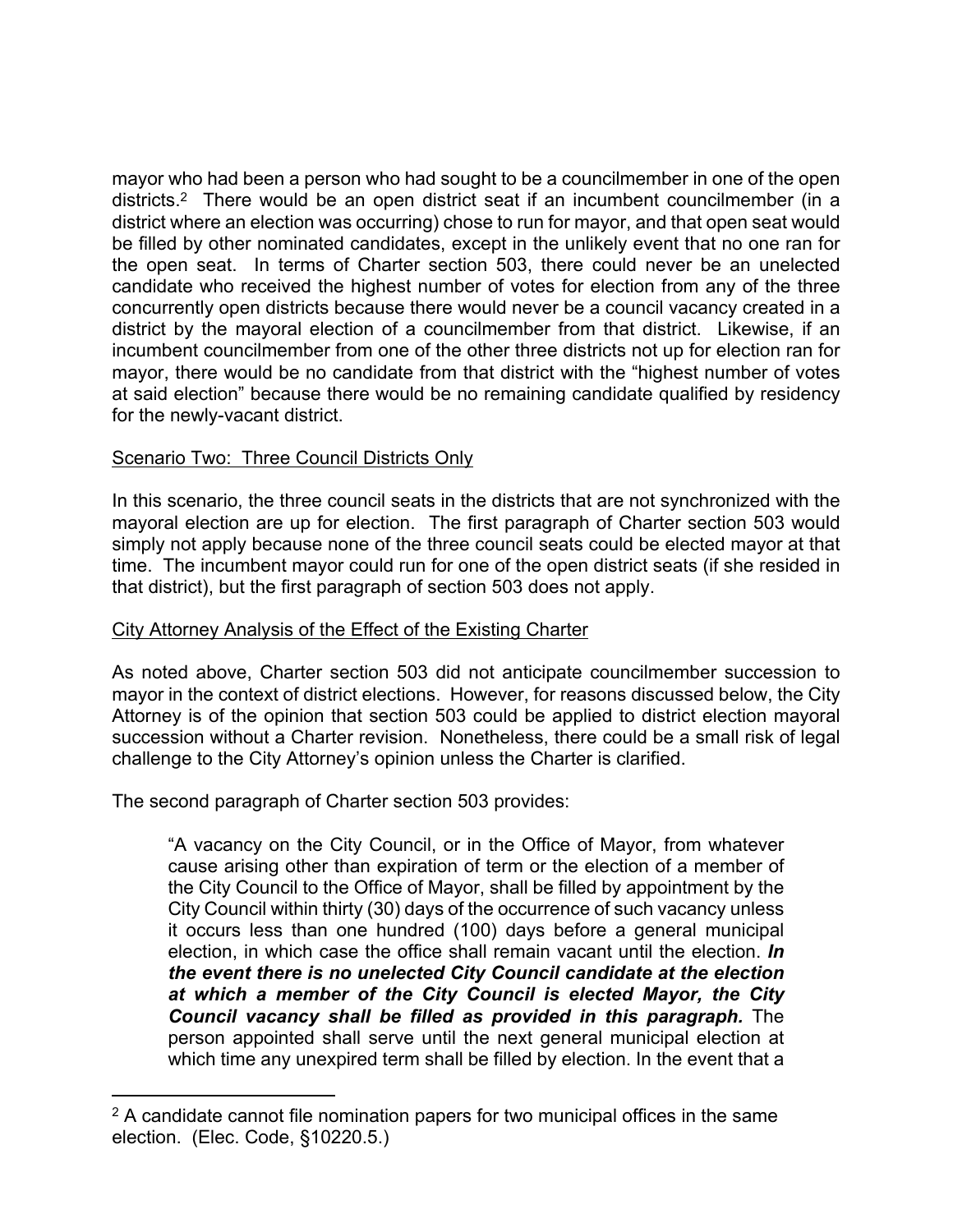vacancy occurs after the final date for publishing the notice of election for a general municipal election and the term of office does not expire until the next succeeding general municipal election, the vacancy shall be filled by appointment by the City Council, within thirty (30) days after the election, of the unelected candidate who received the highest number of votes for election to the City Council at said election." (Emphasis added.)

Given the discussions under Scenarios One and Two above, there would always be "no unelected City Council candidate" after a sitting councilmember is elected mayor. Therefore, the bold italics language in the second paragraph of section 503 would apply and a Council vacancy created by either i) a Scenario One election at which an incumbent councilmember chose to run for mayor and no one else ran for the resulting open district council seat; or ii) a Scenario Two election at which one of the incumbent councilmembers ran successfully for mayor mid-term, thereby forfeiting his or her Council seat under the incompatible office doctrine.<sup>3</sup> In either instance, the City Attorney is of the opinion that the resulting Council vacancy would be filled by Council appointment for the remainder of the vacant council seat term.

The difficulty with this legal interpretation is that it essentially writes out of existence the Charter's preference for appointed "highest vote getters" when council vacancies are created by a council member being elected mayor. Presumably, the Charter's current approach was perceived to be "more democratic" than Council appointment of any person of its choice because the voters would have had the opportunity to assure that at least the "second best" candidate was appointed.

## Options: Appointment or Special Election?

The City Council has a number of options for addressing this issue. First, under state law the City Council may fill a council vacancy with any qualified person within 60 days by appointment or by calling a special election. (Gov. Code, § 36512; Elec. Code, §10229.) Of course, an appointee would have to be qualified as a resident of the district to which he or she is appointed. Notwithstanding state law's provision of a special election option, the City Attorney believes that Charter section 1302 precludes using a state law special election because to do so would directly conflict with Charter section 503. A special election option could be added with voter-approved Charter amendments.

In sum, under the current City Charter the Council must fill by appointment any vacancy created by an incumbent council member being elected mayor mid-term. The appointment must occur within 30 days of the vacancy. With respect to the November 2017 election, if an incumbent Council Member from Districts 1, 2 or 3 is elected Mayor, the vacancy would occur on January 9, 2018 when the new Council is seated, unless

<sup>&</sup>lt;sup>3</sup> No one can be a councilmember and mayor simultaneously because the offices are incompatible. (Gov. Code, § 1099.)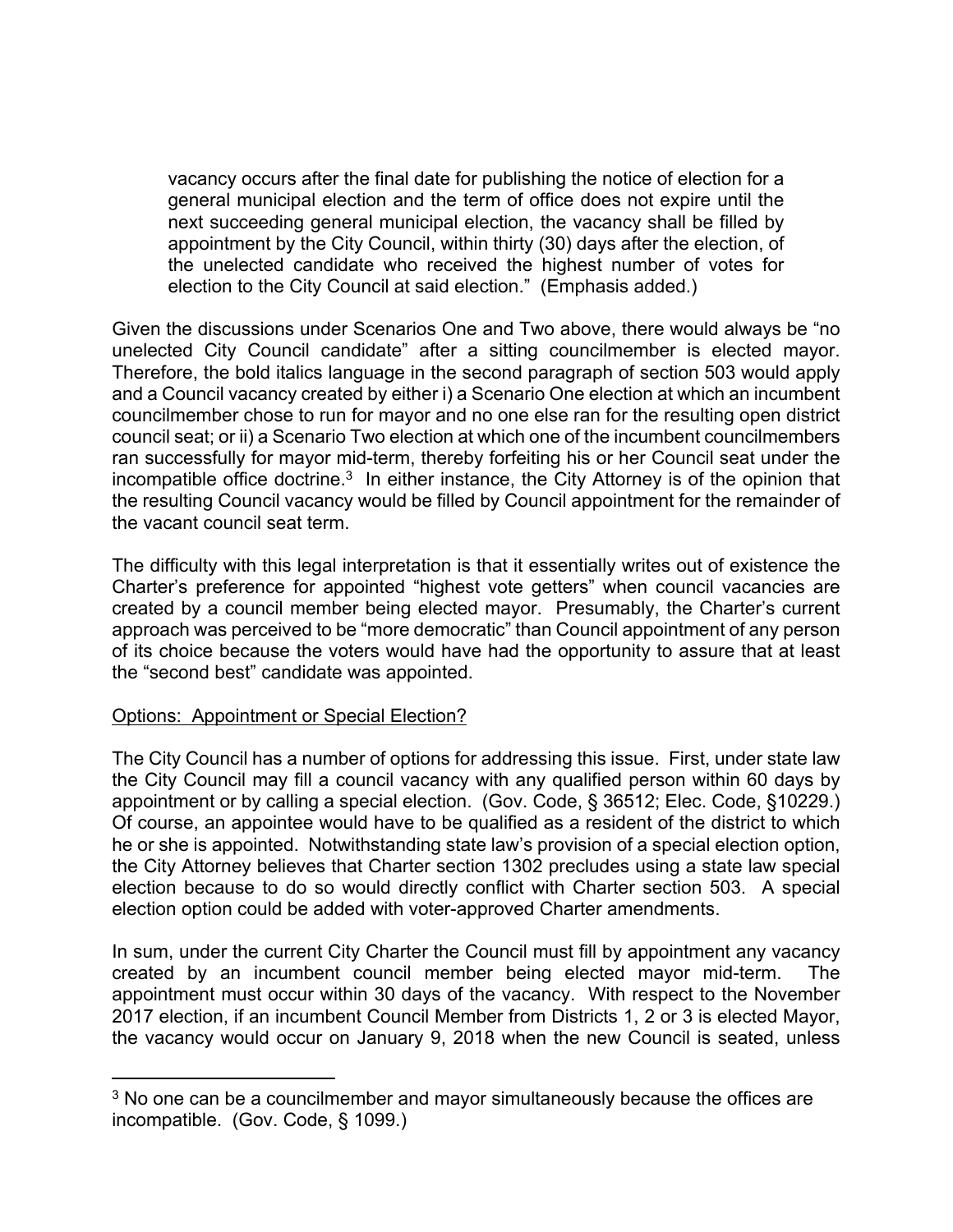there is an earlier resignation. Absent an early resignation (which would trigger an earlier 30 day appointment period), the resulting appointment deadline is February 8, 2018.

# **B. Even Year Elections and Term Limits**

.

In December 2016, the City Administrator/City Clerk advised the City Council that as a result of SB 415 (which requires most general law cities to go to even-year elections by  $2018$ <sup>4</sup> and the general shift in Los Angeles County to even-year elections, the cost of conducting odd-year, "off-cycle" elections would be increasing dramatically. This cost increase is due to the Los Angeles County shift causing the predominant private local election support firm to lose a substantial number of its stand-alone election clients, resulting in serious questions about the financial viability of the firm after this year, and the County of Santa Barbara's substantially higher charges for the same services. For example in 2013 the City's election cost \$200,331 and in 2015 the election cost \$156,962. The County of Santa Barbara would want \$396,000 for the 2017 election. As a result, Council directed that this issue paper explore a move to even-year elections as a matter of administrative necessity rather than any policy choice.

A major issue with moving to even-year elections is whether to increase or decrease term lengths to meet the new election timeframe. This issue is affected by the City's 2015 settlement in the *Banales* district elections lawsuit. Section II.5.a. of the settlement provided that: "The term of office of the three councilmembers elected in 2015 shall be four years, *and until their successors are qualified."*This means those terms cannot be shortened. Likewise, section II.5.b. provides that: The term of office of councilmembers elected in 2017 shall be four years, *and until their successors are qualified*." Accordingly, in order to switch to even-year elections, the six district terms must be increased to 5 years if the change is to be effective before the six initial *Banales* terms are complete. This term increase will create a conflict with the term limits established in Charter section 500.1 that would need to be addressed because each district might have councilmembers serving nine years consecutively. The Council could, of course, commence the switch to even-year elections after 2019 for Districts 1, 2, and 3, and after 2021 for Districts 4, 5, and 6.

With respect to the mayor, the *Banales* settlement has no effect. However, Government Code section 34459 provides that charter amendments are not effective until accepted and filed by the Secretary of State. This would likely occur long after the mayor takes office which, assuming charter amendments are proposed this year, would occur on January 9, 2018. Accordingly, the mayor elected in 2017 would have an expectation of

<sup>4</sup> SB 415 enacted the California Voter Participation Rights Act, Elections Code sections 14050 et seq. This law requires general law cities, community colleges and school districts to use even-year elections by January 1, 2018, if the voter turnout for a regularly scheduled election has been at least 25 percent less than the average voter turnout within that political subdivision for the previous four statewide general elections.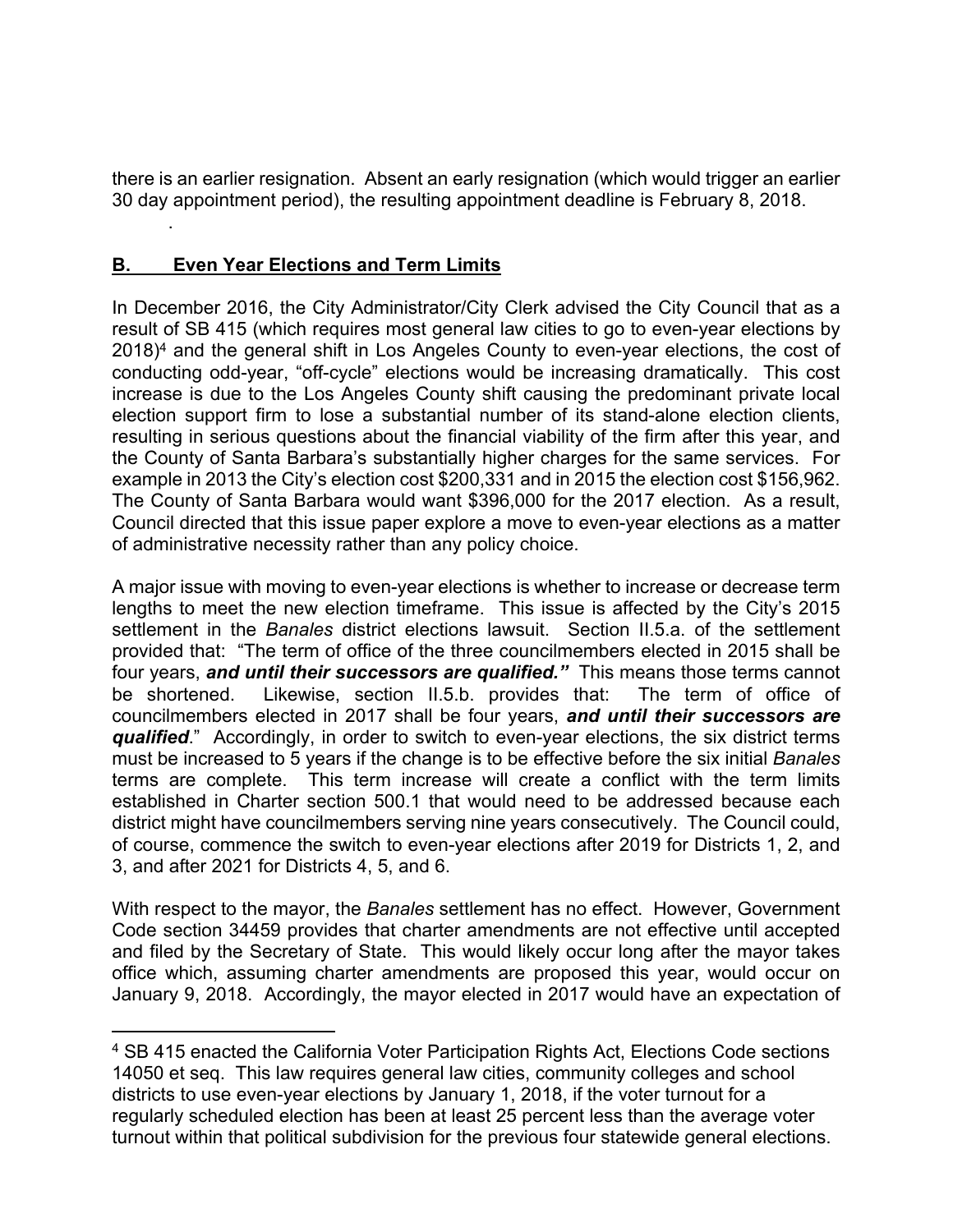at least a four-year term, and that term would need to be extended to 5 years as well if the Council wishes to keep the current pairing of the mayoral election with Districts 4, 5, and 6.<sup>5</sup> This change would also require a one-time term limit adjustment to address the potential for nine years of consecutive service.

The Table A on the next page illustrates the switch to even year elections:

<sup>5</sup> Elections Code section 10403.5 permits lengthening or shortening terms by up to 12 months to accommodate a switch to even-year elections. However, this section expressly applies only to general law cities that adopt election dates by ordinance.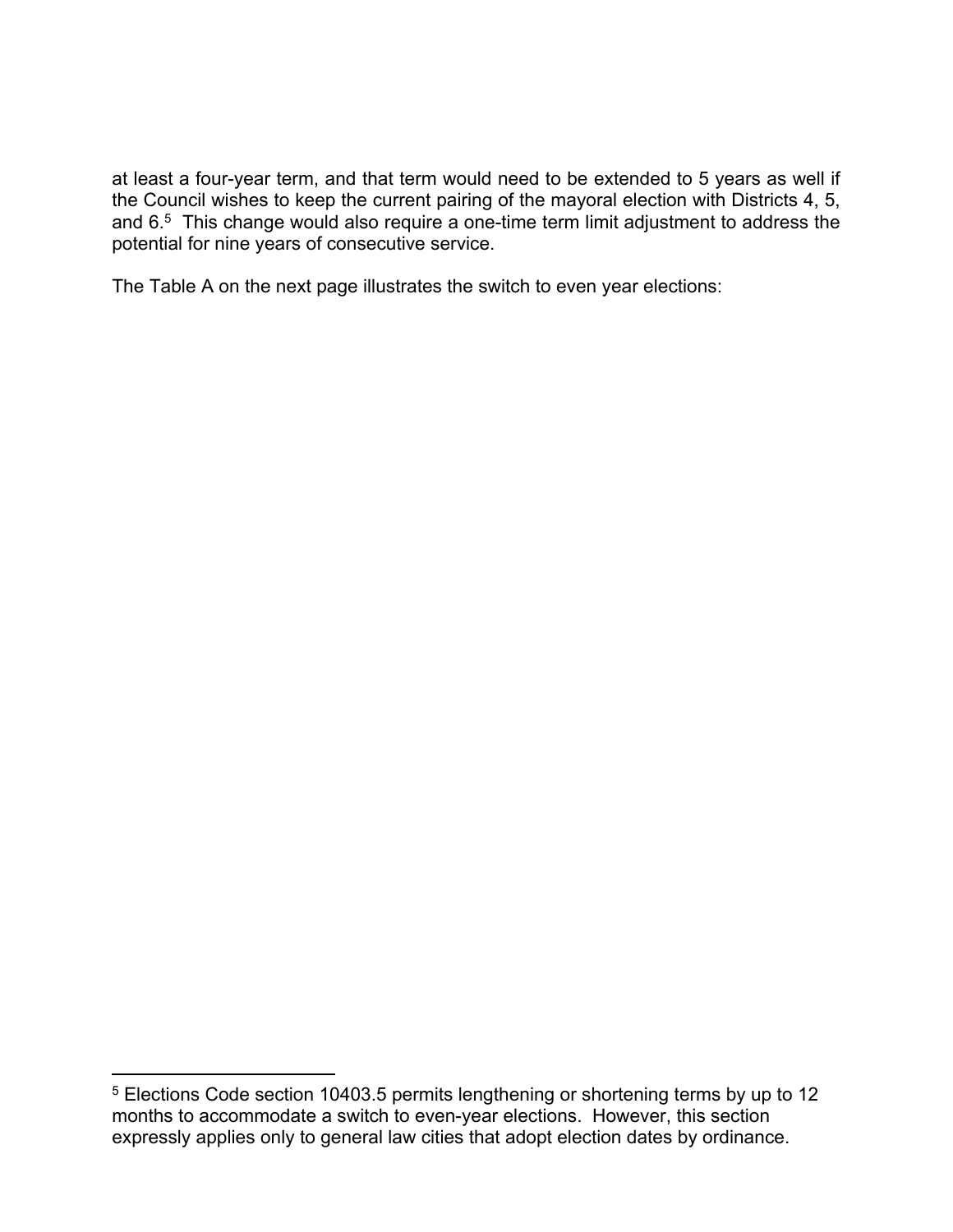|                                                         | 1 <sup>st</sup> District                                | 2 <sup>nd</sup> District                   | 3rd District                               | Mayor at<br>Large      | 4 <sup>th</sup> District                                | 5th District                               | 6th District                                        |
|---------------------------------------------------------|---------------------------------------------------------|--------------------------------------------|--------------------------------------------|------------------------|---------------------------------------------------------|--------------------------------------------|-----------------------------------------------------|
| Year<br><b>Elected</b>                                  | $2015(1^{st})$                                          | $2015(2^{nd})$                             | $2015(2^{nd})$                             | 2013(2 <sup>nd</sup> ) | 2013(2 <sup>nd</sup> )                                  | 2013(2 <sup>nd</sup> )                     | $2013(1^{st})$                                      |
| <b>Term Ends</b>                                        | 2019                                                    | 2019                                       | 2019                                       | 2017                   | 2017                                                    | 2017                                       | 2017                                                |
|                                                         |                                                         |                                            |                                            |                        |                                                         |                                            |                                                     |
| <b>Effect of</b><br><b>Banales</b><br><b>Settlement</b> | Term must<br>be no less<br>than 4<br>years <sup>6</sup> | Term must<br>be no less<br>than 4<br>years | Term must<br>be no less<br>than 4<br>years | No effect              | Term must<br>be no less<br>than 4<br>years <sup>7</sup> | Term must<br>be no less<br>than 4<br>years | Term must<br>be no less<br>than 4<br>years          |
| 2017<br><b>Election?</b>                                | No                                                      | N <sub>o</sub>                             | No                                         | Yes                    | Yes                                                     | Yes                                        | Yes                                                 |
| <b>Even Year</b><br><b>Term</b><br><b>Options</b>       | 2020                                                    | 2020                                       | 2020                                       | 2022                   | 2022                                                    | 2022                                       | 2022                                                |
| <b>Council</b>                                          | Dominguez                                               | Rowse                                      | Murillo                                    | Schneider              | [Hotchkiss] $8$ ]                                       | [White]                                    | [Hart]                                              |
| <b>Member</b><br><b>Impact</b>                          | 1 year<br>extension <sup>9</sup>                        | 1 year<br>extension                        | 1 year<br>extension                        | Termed out             | Termed out                                              | Termed out                                 | 1 year<br>extension if<br>re-elected<br>to district |

<sup>6</sup> *Banales* Settlement, II. 5.a): "The term of office of the three Council Members elected in 2015 *shall be four years, and until their successors are qualified*."

<sup>7</sup> *Banales* Settlement, II. 5.b): "Subject to Paragraphs 6 and 7 below, the three City Council district seats not filled in 2015 shall be up for election in November 2017. The term of office of Council Members elected in 2017 *shall be four years, and until their successors are qualified.* Thereafter, the City Council elections in November 2019 and November 2021 shall also be held using the electoral district map agreed to by the Parties or ordered by the Court." <sup>8</sup> The bracketed Councilmembers are listed in these districts for convenience only – they are not actually representing or residing in these districts.

<sup>&</sup>lt;sup>9</sup> All 1 year extensions require amendment of Charter section 500.1 regarding term limits.